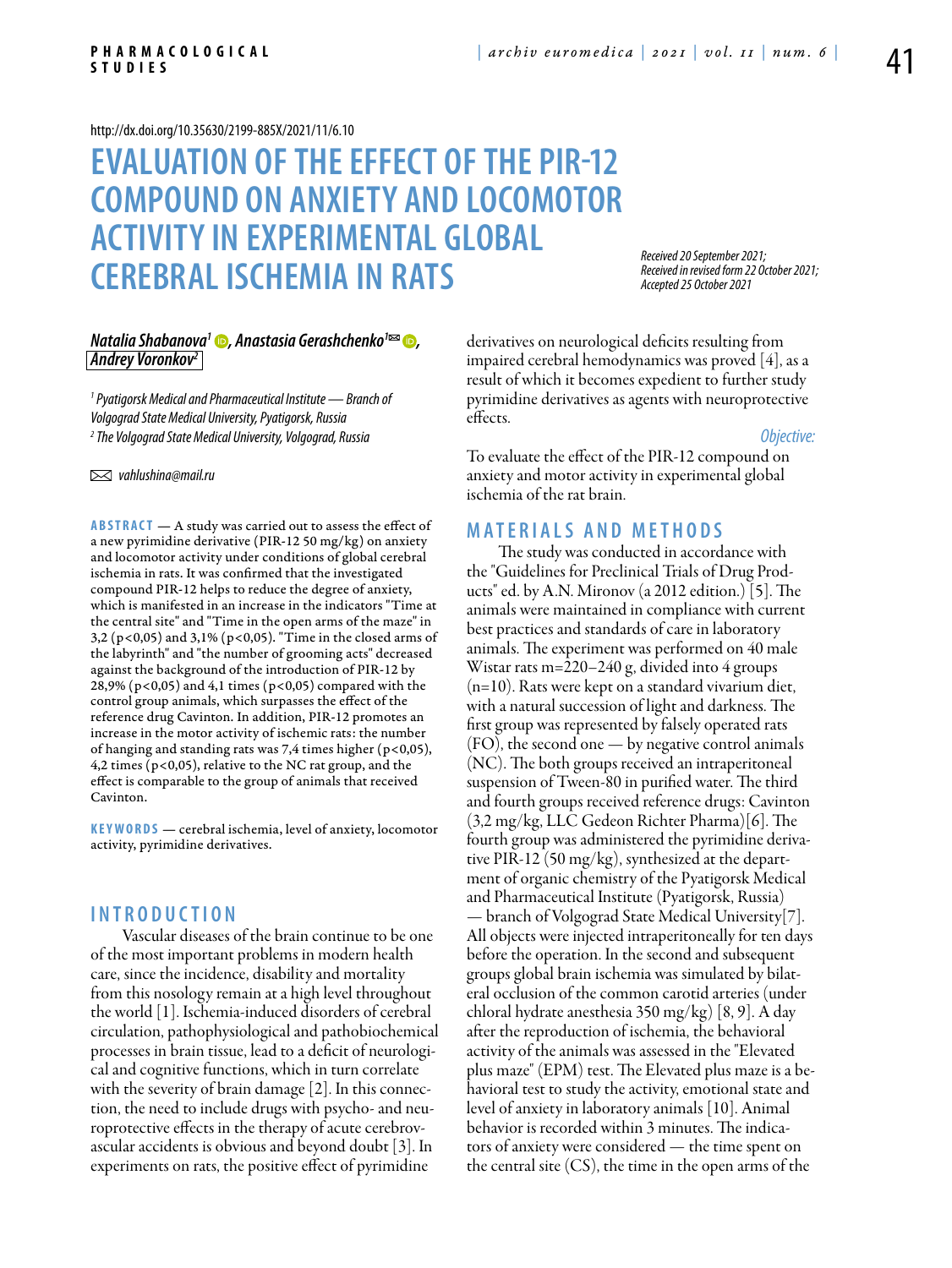maze (OA), the time in the enclosed arms of the maze (EA), the number of grooming acts. Changes in motor activity were judged by indicators — the number of transitions between arms (vertical activity), stance, hanging (horizontal activity). All findings were processed by means of variation statistics methods using the STATISTICA 6.0 software. The normality of distribution was assessed by the Shapiro-Wilk test. In the case of a normal distribution of the data, a parametric t-test was applied. In the case of abnormal distribution of the data, the statistical processing was performed using the Mann-Whitney U-test. The difference was considered significant at the significance level of more than  $95\%$  (p<0,05).

### **R e s u l t s**

Under conditions of experimentally simulated cerebral ischemia in rats, an increase in the degree of anxiety was observed, which was manifested in a decrease in the time spent on the central site by  $74,3\%$  (p<0,05) and the time in the open arms of the maze by  $71,2\%$  (p <0,05), as well as an increase in the time in the enclosed arms of the maze by 55,4% (p<0,05) and the number of grooming acts by 3 times (p<0.05) compared with the initial indicators  $(CS - 28,4 \pm 1,8 \text{ sec.}, OA - 49,7 \pm 3,9 \text{ sec.}, EA 101,9\pm5,3$  sec., Grooming  $-3,2\pm0,5$  acts). Relative to the FO group of animals in negative control rats, the time in the center and in the open arms was significantly lower by 73,4% (p<0,05) and 72,3% (p<0,05), the time in the enclosed arms and grooming was higher by 57% ( $p < 0.05$ ) and 2,9 times ( $p < 0.05$ ), respectively. Under conditions of prophylactic administration of Cavinton, the time at the central site by 135,6% (p<0,05) and open sleeves was 93,7% (p<0,05) higher, the time in enclosed arms and grooming acts by  $14,7\%$  (p<0,05) and 3,4 times (p<0,05), respectively, were lower in relation to the analogous data of the NC group of animals, which may indicate a decrease in the level of anxiety in individuals. In the setting of intraperitoneal administration of the PIR-12 compound, the time in the center and in the open arms was 3,2 (p<0,05) and 3,1% (p<0,05) times higher, and the presence in the enclosed arms and the number of acts grooming is lower by 28,9% ( $p<0.05$ ) and 4,1 times (p<0,05), respectively, compared with rats in the negative control group. In comparison with the group of rats treated with Cavinton, CS and OA in animals that were injected with PIR-12 was statistically significantly higher by 34,3% (p<0,05) and 59,6% (p<0,05), respectively. The time in the enclosed arms of the labyrinth, on the contrary, significantly decreased by 16,6% (p<0,05) in rats receiving PIR-12 relative to the reference drug Cavinton.

In addition to changes in the degree of anxiety in conditions of irreversible ligation of the carotid arteries, there is a decrease in horizontal and vertical motor activity. Thus, in animals of the NC group, a decrease in the number of transitions between the arms of the maze by 74% (p<0,05), hanging by 94% (p<0,05) and stands by  $90,9\%$  (p<0,05) compared with indicators before the reproduction of ischemia (transitions – 7,7±0,8, hanging — 8,4±1,1, stands — 14,3±1,8). In comparison with falsely operated rats, similar indicators in this group were also significantly lower: the number of transitions by 74,4% ( $p < 0.05$ ), hanging — by 94% (p<0,05), stands — by 90,6% (p<0,05). Against the background of taking the reference drug Cavinton, compared with untreated individuals, there was a significant change in the number of hanging (it was 6,6 times higher  $(p<0.05)$ ) and stands (it was 2,7 times higher  $(p<0.05)$  in there were no significant differences in the "number of transitions " indicator. The use of the test substance PIR-12 led to an increase in motor activity, so the number of hanging was 7,4 times higher  $(p<0.05)$ , and the number of racks was 4,2 times higher (p<0,05) in relation to untreated rats. There were no statistically significant differences in the indicators characterizing the level of locomotor activity between the groups of rats treated with compound PIR-12 and the reference drug Cavinton.

#### **C o n cl u s i o n**

 In the experimentally simulated cerebrovascular insufficiency, the pyrimidine derivative under the laboratory code PIR-12 made it possible to reduce the degree of anxiety and increase the locomotor activity and showed an effect that was superior in strength to the comparison drug Cavinton.

## **R efe r e n ce s**

- 1. Naderi Y, Panahi Y, Barreto GE, Sahebkar A. Neuroprotective effects of minocycline on focal cerebral ischemia injury: a systematic review. // Neural regeneration research. – 2019. – Vol. 80. – N 8. – P. 773–782. DOI: 10.4103/1673-5374.268898.
- SHIN TH, LEE DY, BASITH S, MANAVALAN B, Paik MJ, Rybinnik I, Mouradian MM, Ahn JH, Lee G. Metabolome Changes in Cerebral Ischemia. // Cells. – 2020. – Vol. 9. – N. 7. – P. 1630. DOI: 10.3390/cells9071630.
- 3. Goenka L, Uppugunduri Satyanarayana CR, S SK, GEORGE M. Neuroprotective agents in Acute Ischemic Stroke-A Reality Check. // Biomedicine & Pharmacotherapy. – 2019. – Vol. 109. – P. 2539–2547. DOI: 10.1016/j.biopha.2018.11.041.
- SHABANOVA N., GERASHCHENKO A., VORONKOV A. The effect of PIR-12 compound on survival and neurological deficits in experimental global cerebral